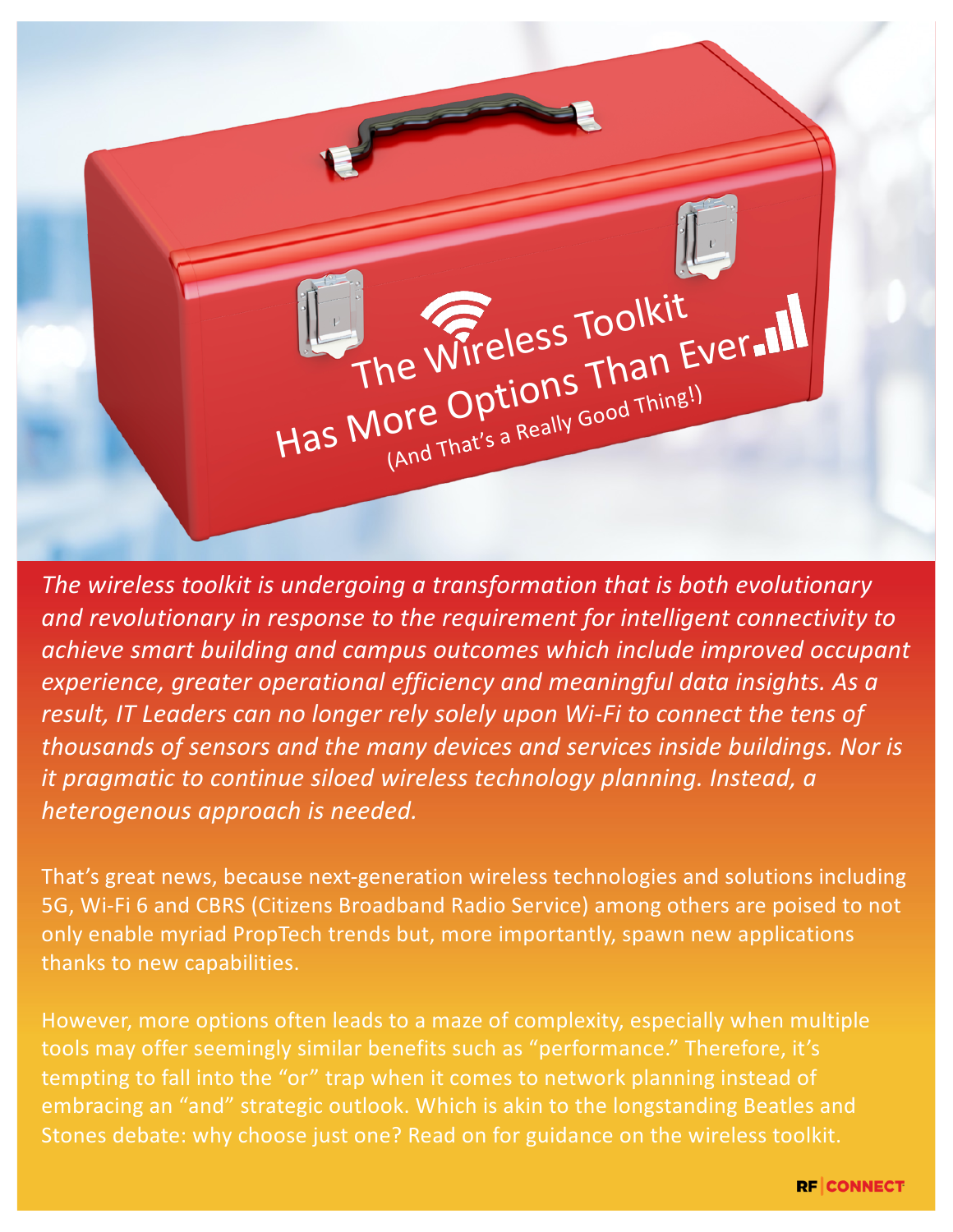

*incremental performance, 5G is multi-dimensional. Not only does 5G provide an*<br>creative religions for exhanced mabile broadband, it also delivers ultra religible low *pursued being best-in-class through a*  for instant response action and supports massive multiple machine-type communication to enable an enormous number of simultaneous connections to the network.<br>
<sub>contr</sub>ections None of the emerging wireless technologies combine as much hype, skepticism and game-changing potential as 5G, which is the fifth-generation cellular protocol defined by 3GPP, the de-facto standards organization for mobile telephony. Unlike previous generations (including the current 4G network) which were characterized exclusively by enormous pipe for enhanced mobile broadband, it also delivers ultra-reliable low latency

5G capabilities will be leveraged for enhanced fan experience at sports and entertainment venues. It will connect sensors, monitors and meters throughout buildings, campuses and cities. It will elevate healthcare through remote robotic surgery and patient monitoring. Engineering firms will apply 5G for virtual reality and tactile internet capabilities, while immersive learning will improve education. Lastly, 5G will play a key role in Industry 4.0 smart factories.

Although mobile operators are aggressively rolling out the 5G macro network, the indoor environment historically trails the outdoor build-out by several years. Similarly, available spectrum and other regulatory concerns inform certain network capabilities and application use cases will emerge sooner than others. As building owners and operators await a more widespread deployment of 5G, they should not put on hold current cellular enhancement initiatives during which additional infrastructure such as fiber can be readied to support future 5G components or overlays.

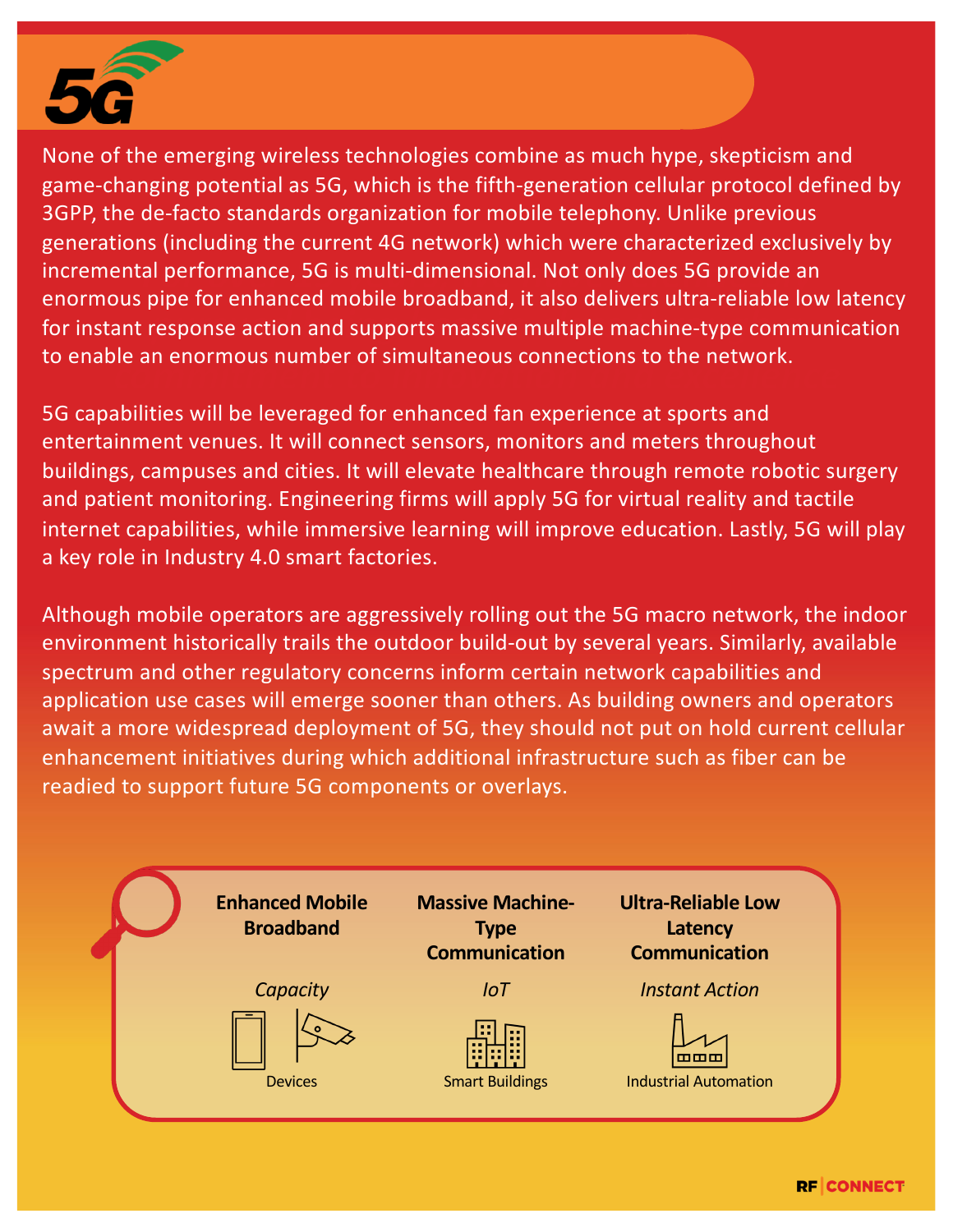

*Formality*, and improved performance in environments where there are many connected<br>deviase the addition, it provides better newer efficiency and interesearchility. Significantly *pursued being best-in-class through a*  Wi-Fi 6 seeks to address a well-understood vulnerability – security – through the addition **comment-grade w***r***as security.**<br>Thine in the commitment of the commitment of the commitment of the commitment of the commitment of the commitment Wireless used to be pretty simple for buildings: you deployed Wi-Fi. As a result, IT Leaders have nearly 20 years of familiarity with Wi-Fi. Marketed as Wi-Fi 6 as opposed to the IEEE standard, 802.11ax, the newest generation is focused on high efficiency wireless which exhibits certain advancements not unlike 5G including higher data rates, increased devices. In addition, it provides better power efficiency and interoperability. Significantly, of government-grade WPA3 security.

Wi-Fi will continue to be a workhorse throughout the built world, supporting a multitude of user devices such as laptops and smartphones, appliances including printers and video monitors, and IoT sensors. In addition, Wi-Fi 6 will enable specialty applications within sectors like – say – healthcare where patient monitoring, asset tracking and staff communications are wireless.

Wi-Fi 6 routers are already available, and devices such as laptops and smartphones are increasingly hitting the market. Given familiarity with deploying and supporting the technology, the take-rate will likely be high and fast because of low risk thanks to backward compatibility. Wi-Fi is clearly a staple of wireless connectivity, however, IT Leaders should nevertheless consider a heterogenous toolkit approach to ensure performance and integrity for business-critical applications and services.

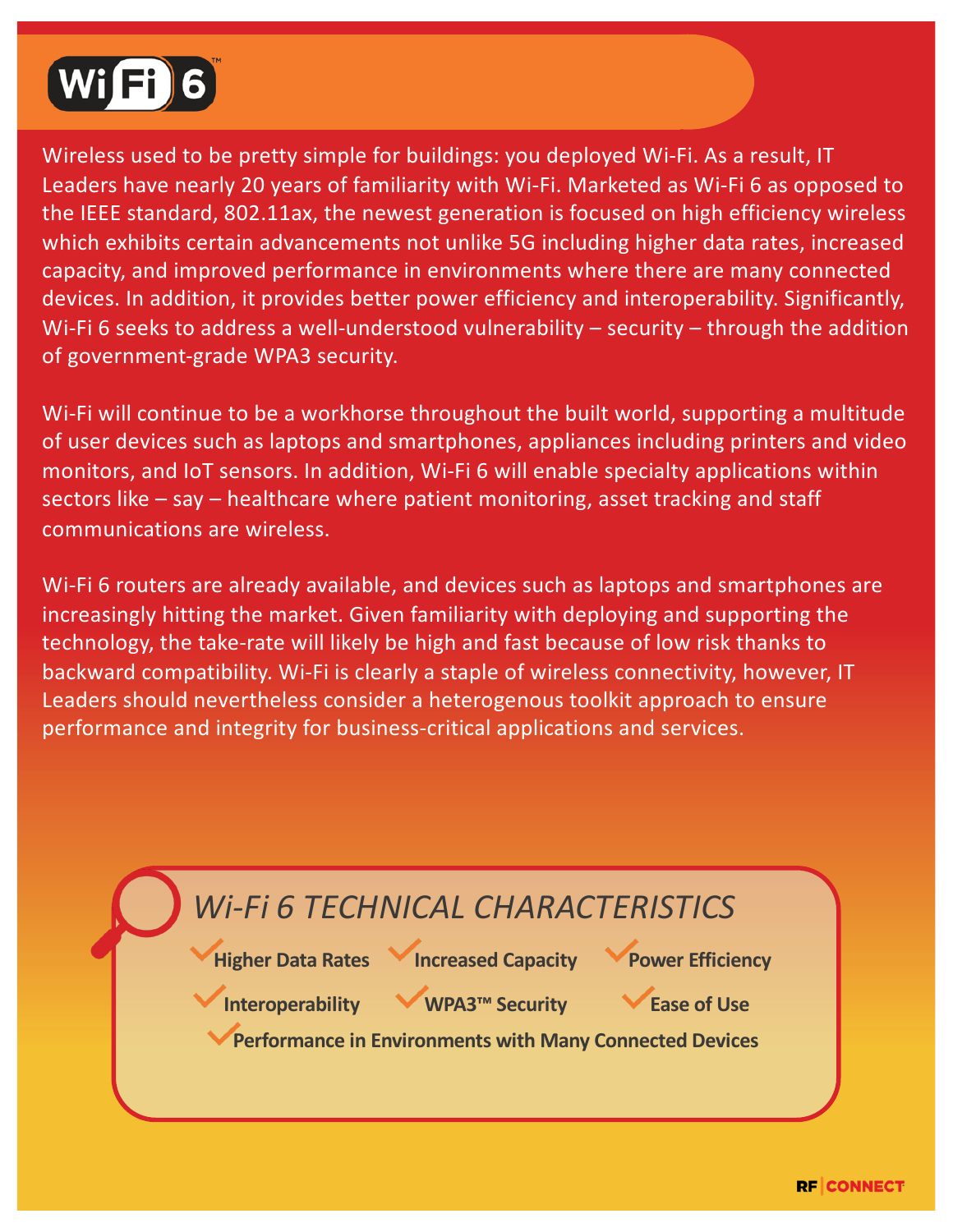*federal and non-federal use. It cannot be overstated how revolutionary this is because it pursued being best-in-class through a*  stakeholders including building owners. Now, nearly any building can deploy a CBRS network. That's why the block of spectrum is often referred to as the "Innovation Band."<br>-Developed by the federal government, CBRS is not a technology standard but, rather, spectrum – specifically, 150 MHz of spectrum which constitutes a massive block that far exceeds that which is owned by mobile operators. What's similarly notable is CBRS is the first attempt by the Federal Communications Commission (FCC) to share spectrum for democratizes access to cellular spectrum which, until now, was off-limits to most

In what has become a recurring theme among the next-generation wireless toolkit, CBRS delivers technology benefits of performance, reliability and security. In addition, it provides compelling business-oriented value propositions including CAPEX and OPEX ownership models.

CBRS will be used to support mission- and business-critical services that exceed the capabilities of Wi-Fi. Because reach and capacity extends beyond that of Wi-Fi, CBRS is ideal for supporting applications such as high-definition security cameras, and for providing connectivity where fiber runs are physically or financially unfeasible. CBRS capabilities inform it will play a key role in industrial sectors including factories, warehouses and logistics centers as well as mining and oil and gas. Lastly, CBRS may eventually emerge as a solution to provide multi-operator cellular connectivity inside buildings to support BYOD initiatives by removing the necessity of a carrier-initiated signal source.

## *CBRS-ENABLED APPLICATIONS*

**Access Control Environment Sensors Video Display Asset Tracking Fire & Outage Detection Video Surveillance Building Control Location-Based Services Voice Communication Data Connectivity <b>Patient Monitoring Wayfinding**